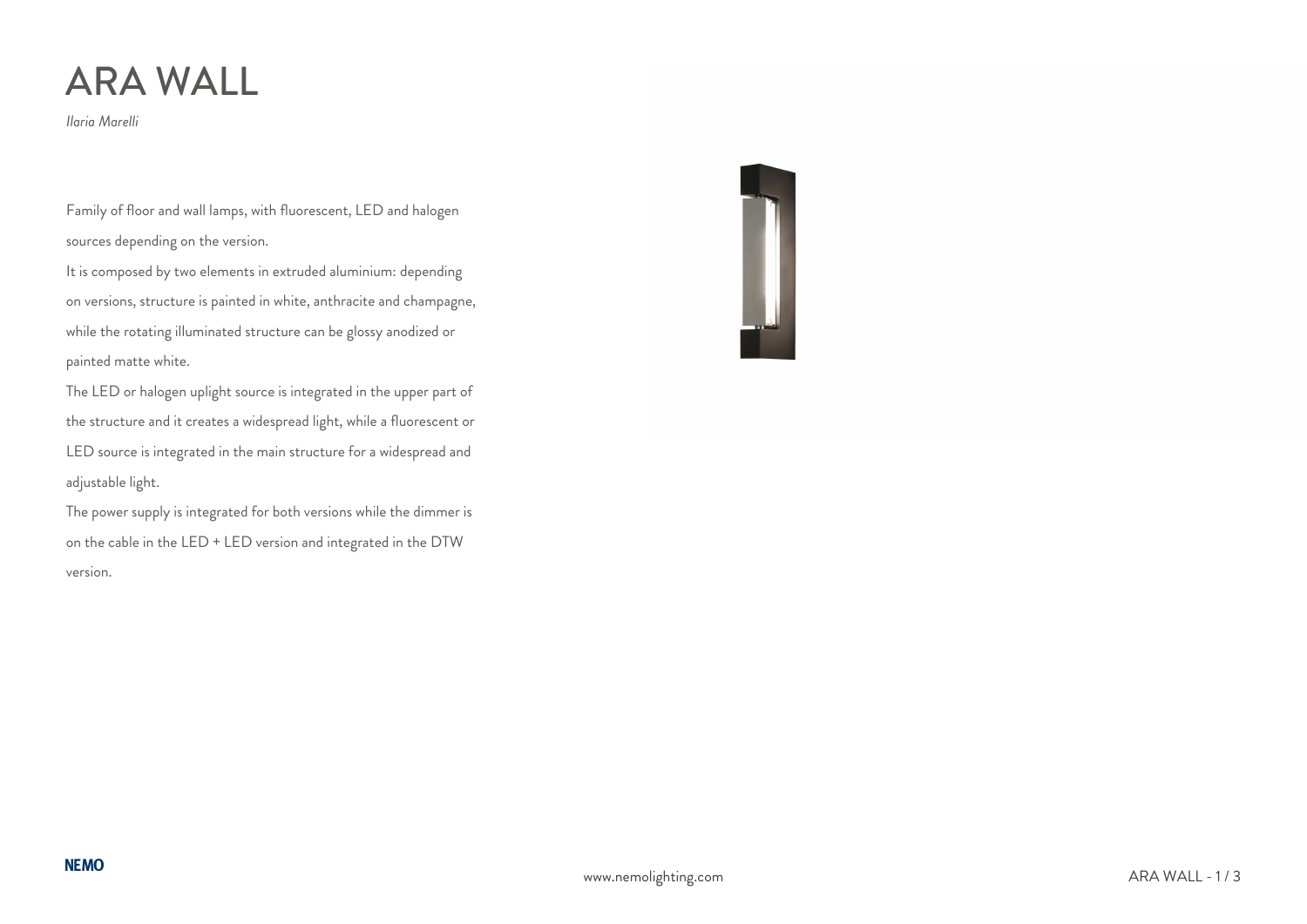# 69 LED

# LAMPING<br>Source

Total power Emission double Tension 230V<br>Color temperature 2000K Color temperature Typ CRI 85 Energy class A+ IP class 40 Materials aluminium + PMMA Net lamp weight 3,5 kg

ARA LWW 32 ARA LWL 32 white/polished<br>ARA LXL 32 anthracite/polis

### PACKAGE

### *Certificazioni*

CE EHI IP40

LED board<br>2x16W Switching dimmable, DALI/push, mono switch Luminous flux 3600lm (source luminous flux) Notes orientable, anthracite RAL7016, champagne RAL9007





# *Codes Structure/Diffuser*

anthracite/polished ARA LDL 32 champagne/polished

Package 01 Dimension: 80x30x19 cm / Gross weight: 4,5 kg